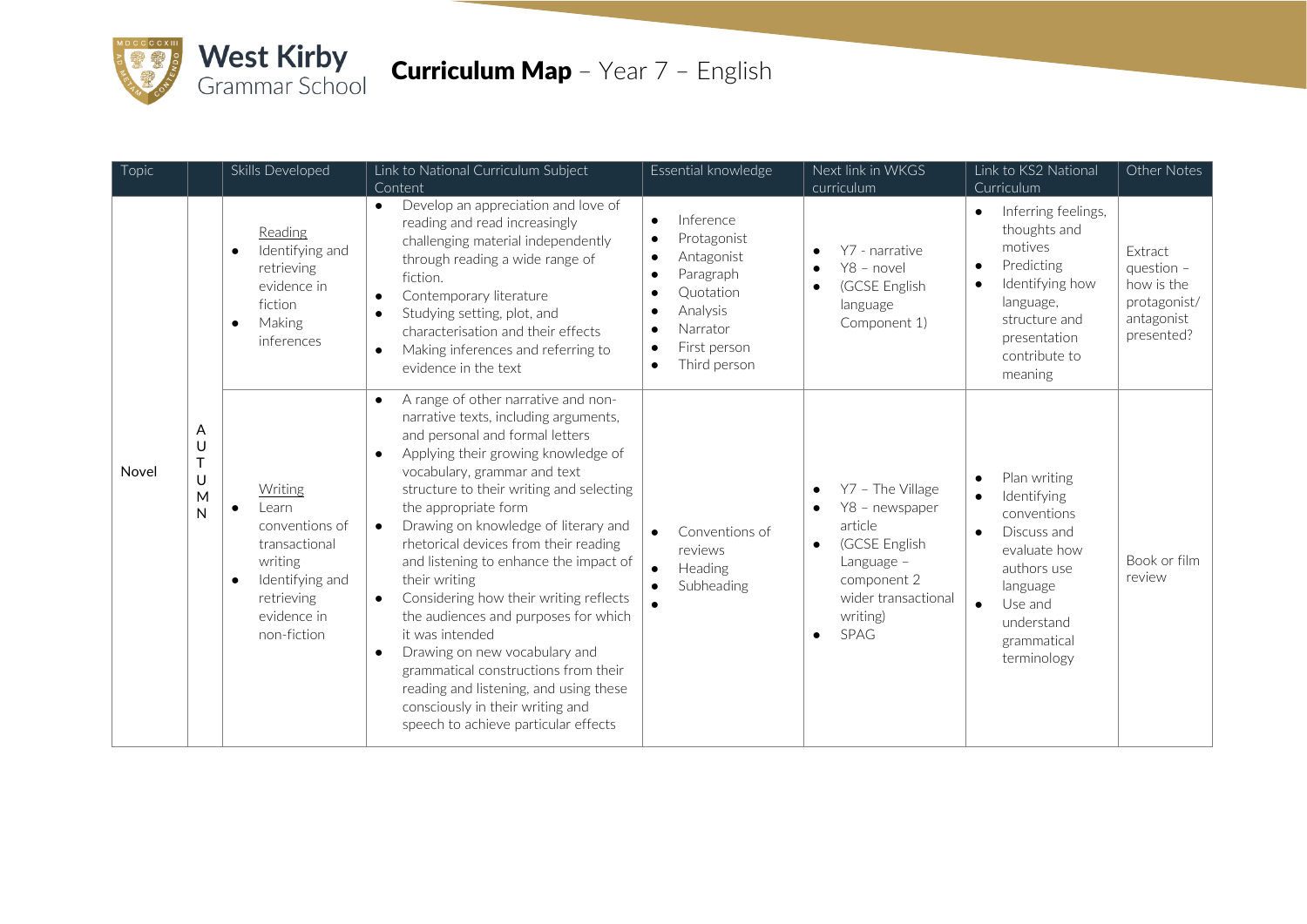

| Poetry<br>linked to<br>the novel |                             | Reading<br>Make links<br>$\bullet$<br>across forms<br>Identify<br>$\bullet$<br>similarities and<br>differences<br>Making<br>$\bullet$<br>inferences                           | Making critical comparisons across<br>texts<br>English Literature, both pre-1914 and<br>$\bullet$<br>contemporary<br>Reading a wide range of fiction<br>$\bullet$<br>Develop an appreciation and love of<br>$\bullet$<br>reading, and read increasingly<br>challenging material                                                                                                                                                                                                                                              | $\bullet$                                        | Stanza<br>Relevant poetic<br>forms                                                 | $\bullet$<br>$\bullet$ | Y8 - poetry<br>examination<br>(GCSE English<br>Literature-<br>Component 1 and<br>2 poetry<br>Anthology and<br>unseen poetry) | $\bullet$<br>$\bullet$<br>$\bullet$              | Wide range of<br>poetry<br>Comparisons<br>across [texts]<br>Discuss how<br>authors use<br>language to<br>impact the reader<br>Identifying and<br>discussing<br>themes across a<br>wide range of<br>writing |                                                                        |
|----------------------------------|-----------------------------|-------------------------------------------------------------------------------------------------------------------------------------------------------------------------------|------------------------------------------------------------------------------------------------------------------------------------------------------------------------------------------------------------------------------------------------------------------------------------------------------------------------------------------------------------------------------------------------------------------------------------------------------------------------------------------------------------------------------|--------------------------------------------------|------------------------------------------------------------------------------------|------------------------|------------------------------------------------------------------------------------------------------------------------------|--------------------------------------------------|------------------------------------------------------------------------------------------------------------------------------------------------------------------------------------------------------------|------------------------------------------------------------------------|
| The<br>Village                   | S                           | Reading<br>Learning the<br>$\bullet$<br>conventions of<br>a variety of<br>transactional<br>writing formats<br>Making<br>$\bullet$<br>inferences from<br>a range of<br>sources | Writing for a wide range of purposes<br>and audiences<br>Knowing the purpose, audience for<br>$\bullet$<br>and context of the writing and<br>drawing on this knowledge to support<br>comprehension<br>A range of other narrative and non-<br>$\bullet$<br>narrative texts, including arguments,<br>and personal and formal letters                                                                                                                                                                                           | $\bullet$<br>$\bullet$<br>$\bullet$              | Etymology<br>Suffix<br>Prefix<br>Layout<br>conventions                             | $\bullet$<br>$\bullet$ | $Y8 - The$<br>Apprentice<br>(GCSE - English<br>Language<br>Component 2)                                                      | $\bullet$<br>$\bullet$                           | Retrieve, record<br>and present<br>information from<br>non-fiction<br>Provide reasoned<br>justifications for<br>their opinion<br>Use and<br>understand<br>grammatical<br>terminology                       | Common<br>assessment<br>- Ice Cream<br>Farm<br>comprehensi<br>on style |
|                                  | P<br>$\mathsf{R}$<br>N<br>G | Writing<br>Applying<br>$\bullet$<br>knowledge of<br>transactional<br>writing to own<br>writing                                                                                | Write accurately, fluently, effectively<br>and at length for pleasure and<br>information<br>Summarising and organising material,<br>and supporting ideas and arguments<br>with any necessary factual detail<br>Applying their growing knowledge of<br>$\bullet$<br>vocabulary, grammar and text<br>structure to their writing and selecting<br>the appropriate form<br>Drawing on knowledge of literary and<br>$\bullet$<br>rhetorical devices from their reading<br>and listening to enhance the impact of<br>their writing | $\bullet$<br>$\bullet$<br>$\bullet$<br>$\bullet$ | Adjectives<br>Adverbs<br><b>Ellipsis</b><br>Statement<br>Exclamation<br>Colloquial | $\bullet$              | Y8 - newspaper<br>article<br>(GCSE - English<br>Language<br>Component 2)                                                     | $\bullet$<br>$\bullet$<br>$\bullet$<br>$\bullet$ | Plan writing using<br>models<br>Identify audience<br>and form<br>Drafting<br>Using<br>organisation and<br>presentational<br>devices                                                                        | Write a<br>leaflet to<br>advertise<br>the village                      |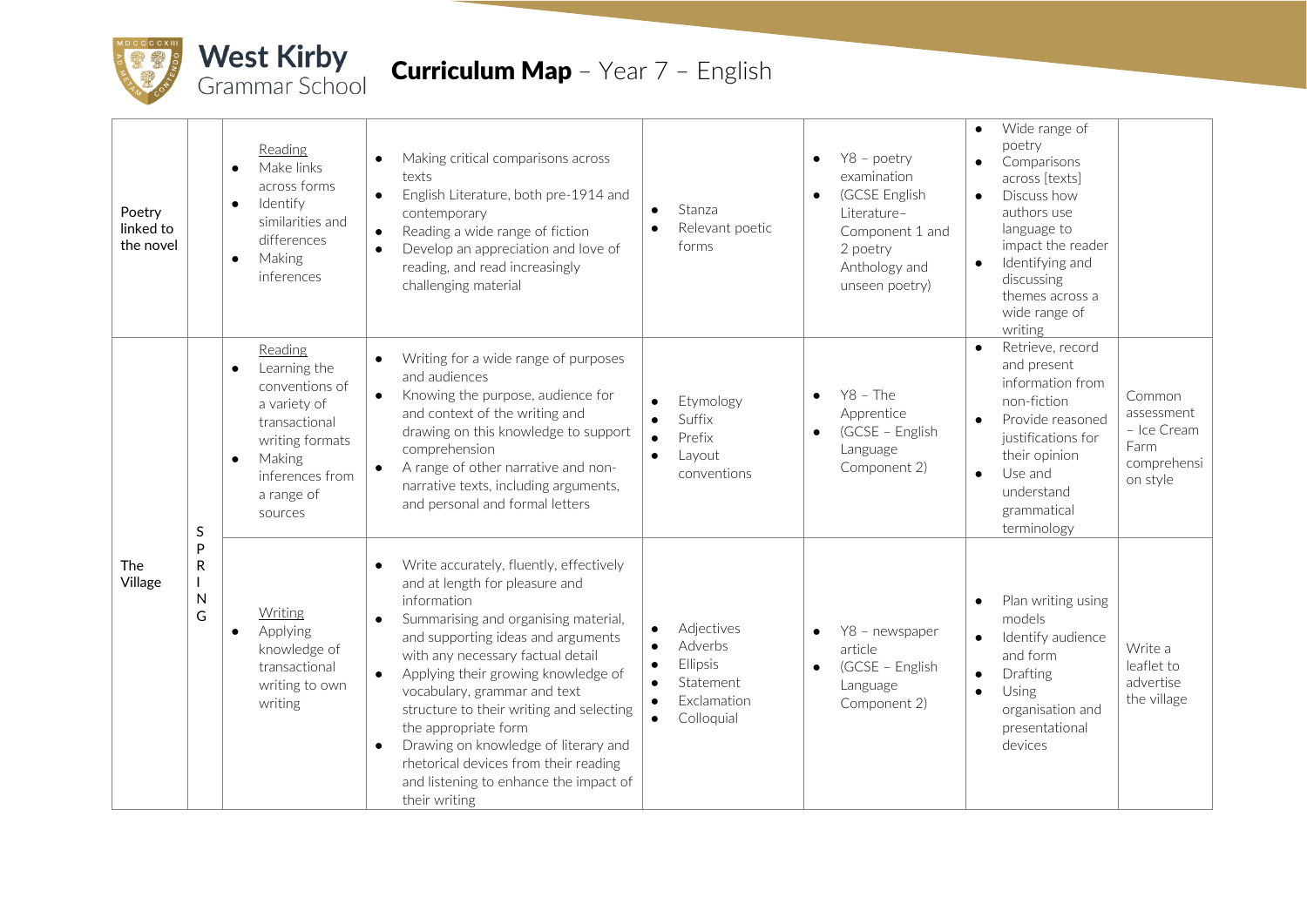

|                          |                                      | Spoken<br>language<br>How to use<br>$\bullet$<br>language to<br>develop<br>characterisation<br>in role play<br>How to<br>$\bullet$<br>participate in a<br>variation of<br><b>British</b><br>Parliamentary<br>debating       | Participating in formal debates and<br>$\bullet$<br>structured discussions, summarising<br>and/or building on what has been said<br>Improvising, rehearsing and<br>$\bullet$<br>performing play scripts and poetry in<br>order to generate language and<br>discuss language use and meaning,<br>using role, intonation, tone, volume,<br>mood, silence, stillness and action to<br>add impact. | Monologue<br>$\bullet$<br>Duologue<br>$\bullet$<br>Dialogue<br>$\bullet$ | $Y8 - The$<br>$\bullet$<br>Apprentice<br>(GCSE English<br>$\bullet$<br>Language -<br>Component 3) | Perform<br>$\bullet$<br>compositions<br>Make changes to<br>$\bullet$<br>grammar and<br>vocabulary to<br>create meaning<br>Formal<br>$\bullet$<br>presentations<br>and debates                   | Also linked<br>to GCSF<br>spoken<br>language<br>endorsemen<br>t assessment |
|--------------------------|--------------------------------------|-----------------------------------------------------------------------------------------------------------------------------------------------------------------------------------------------------------------------------|------------------------------------------------------------------------------------------------------------------------------------------------------------------------------------------------------------------------------------------------------------------------------------------------------------------------------------------------------------------------------------------------|--------------------------------------------------------------------------|---------------------------------------------------------------------------------------------------|-------------------------------------------------------------------------------------------------------------------------------------------------------------------------------------------------|----------------------------------------------------------------------------|
| Narrative<br><b>EXAM</b> | S<br>U<br>M<br>M<br>E<br>$\mathsf R$ | Reading<br>Identifying and<br>$\bullet$<br>analysing<br>features of<br>narrative in<br>fiction and non-<br>fiction<br>Making<br>$\bullet$<br>inferences from<br>a range of<br>sources<br>Developing<br>$\bullet$<br>empathy | Develop an appreciation and love of<br>$\bullet$<br>reading, and read increasingly<br>challenging material independently<br>through reading a wide range of<br>fiction<br>Seminal world literature<br>$\bullet$<br>Studying a range of authors<br>$\bullet$<br>Understand increasingly challenging<br>$\bullet$<br>texts                                                                       | $\bullet$                                                                | (GCSE - English<br>$\bullet$<br>language<br>components 1 and<br>2)<br><b>SPAG</b><br>$\bullet$    | Discuss and<br>$\bullet$<br>evaluate how<br>authors use<br>language,<br>considering the<br>impact on the<br>reader<br>Reading texts<br>$\bullet$<br>that are<br>structured in<br>different ways |                                                                            |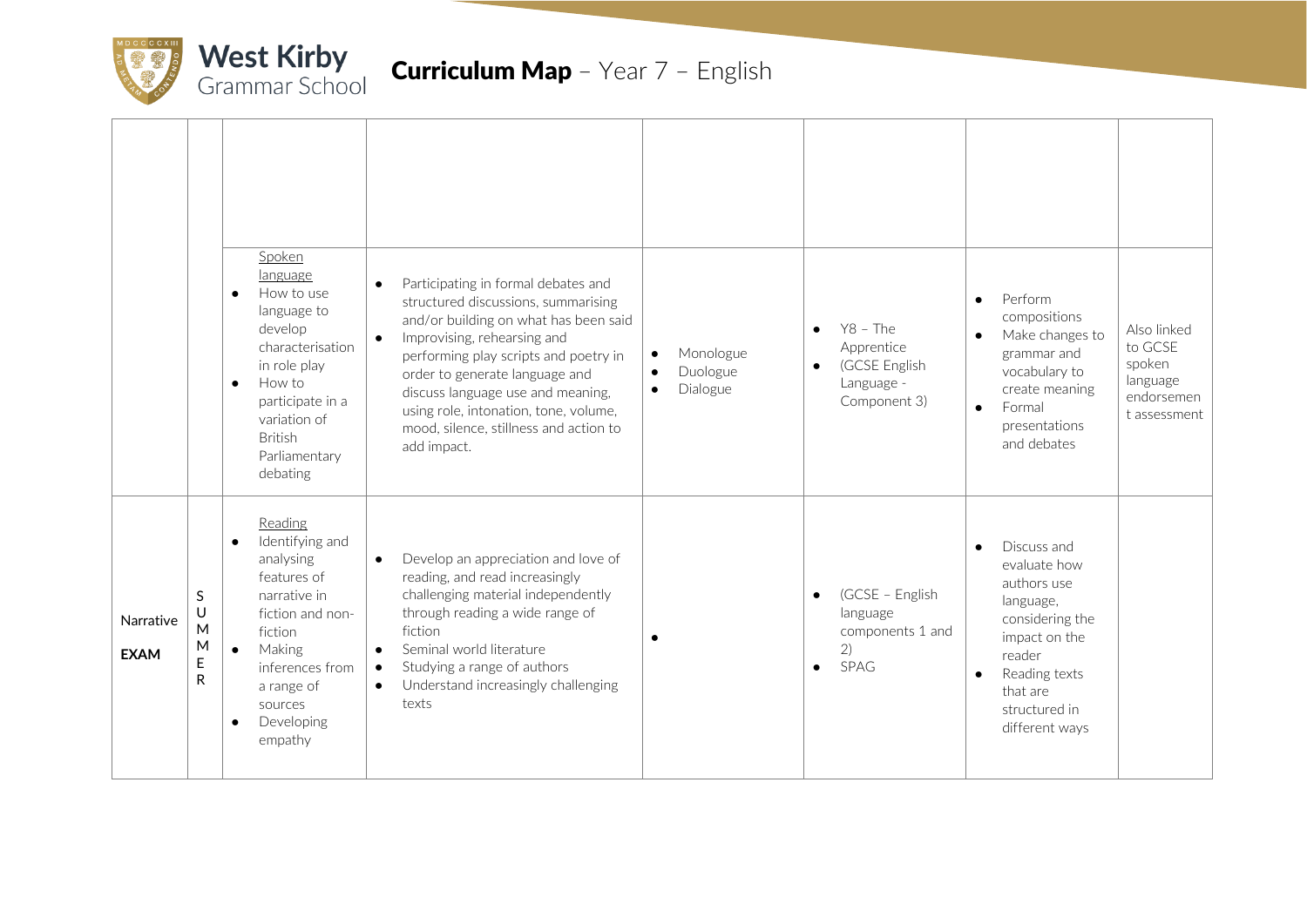

|                    |                                              | Writing<br>To control<br>$\bullet$<br>narrative writing<br>to engage the<br>reader<br>Selecting<br>$\bullet$<br>vocabulary and<br>tone to build a<br>rapport<br>between reader<br>and narrator<br>Apply<br>$\bullet$<br>knowledge from<br>reading to own<br>writing | Write accurately, fluently, effectively<br>and at length for pleasure and<br>information through stories, scripts,<br>poetry and other imaginative writing<br>Seminal world literature<br>$\bullet$<br>Plan, draft, edit and proof-read<br>$\bullet$<br>through considering how their writing<br>reflects the audiences and purposes<br>for which it was intended<br>Drawing on knowledge of literary and<br>$\bullet$<br>rhetorical devices from their reading<br>and listening to enhance the impact of<br>their writing<br>Drawing on new vocabulary and<br>$\bullet$<br>grammatical constructions from their<br>reading and listening, and using these<br>consciously in their writing and<br>speech to achieve particular effects | $\bullet$<br>$\bullet$<br>$\bullet$ | Characterisation<br>Formatting<br>Narrative structure                        | $\bullet$ | (GCSE - English<br>Language<br>Component 1<br>creative and<br>imaginative writing)<br>SPAG          | $\bullet$<br>$\bullet$              | Plan their writing<br>Noting and<br>developing initial<br>ideas, drawing on<br>reading<br>Draft<br>Describing<br>settings,<br>developing<br>characterisation.<br>integrating<br>dialogue<br><b>Build cohesion</b><br>Proofread for<br>SPaG | Write a<br>story to suit<br>a given title<br>examination<br>Also linked<br>to KS3<br>Creative<br>Writing<br>Competition<br>- half termly<br>in reading<br>lessons |
|--------------------|----------------------------------------------|---------------------------------------------------------------------------------------------------------------------------------------------------------------------------------------------------------------------------------------------------------------------|----------------------------------------------------------------------------------------------------------------------------------------------------------------------------------------------------------------------------------------------------------------------------------------------------------------------------------------------------------------------------------------------------------------------------------------------------------------------------------------------------------------------------------------------------------------------------------------------------------------------------------------------------------------------------------------------------------------------------------------|-------------------------------------|------------------------------------------------------------------------------|-----------|-----------------------------------------------------------------------------------------------------|-------------------------------------|--------------------------------------------------------------------------------------------------------------------------------------------------------------------------------------------------------------------------------------------|-------------------------------------------------------------------------------------------------------------------------------------------------------------------|
| Poetry             |                                              | Reading<br>Reading for<br>$\bullet$<br>meaning                                                                                                                                                                                                                      |                                                                                                                                                                                                                                                                                                                                                                                                                                                                                                                                                                                                                                                                                                                                        | $\bullet$<br>$\bullet$<br>$\bullet$ | Rhyming couplets<br>Metaphor<br>Imagery<br>Simile<br>Allusion<br>Connotation |           | Y8 poetry<br>(GCSE - English<br>Literature<br>Components 1 & 3<br>- anthology and<br>unseen poetry) |                                     | Wide range of<br>poetry<br>Assessing the<br>effectiveness of<br>their own and<br>others' writing                                                                                                                                           | Poems<br>written for<br>inter form<br>competition                                                                                                                 |
| Reading<br>lessons | A<br>L<br>Υ<br>$\mathsf E$<br>A<br>${\sf R}$ | Reading<br>Independently<br>$\bullet$<br>for interest and<br>challenge<br>Reading a range<br>$\bullet$<br>of fiction and<br>non-fiction<br>Writing<br>Creative and<br>$\bullet$<br>imaginative<br>writing to                                                        | Develop an appreciation and love of<br>$\bullet$<br>reading, and read increasingly<br>challenging material independently<br>through reading a wide range of<br>fiction and non-fiction<br>Choosing and reading books<br>$\bullet$<br>independently for challenge, interest<br>and enjoyment.<br>Re-reading books encountered earlier<br>$\bullet$<br>to increase familiarity with them and                                                                                                                                                                                                                                                                                                                                             | $\bullet$                           |                                                                              |           | Continued reading<br>lessons in Year 8                                                              | $\bullet$<br>$\bullet$<br>$\bullet$ | Positive attitudes<br>to reading<br>Wide range of<br>texts<br>Recommending<br>books to peers                                                                                                                                               | KS3<br>Creative<br>Writing<br>Competition                                                                                                                         |